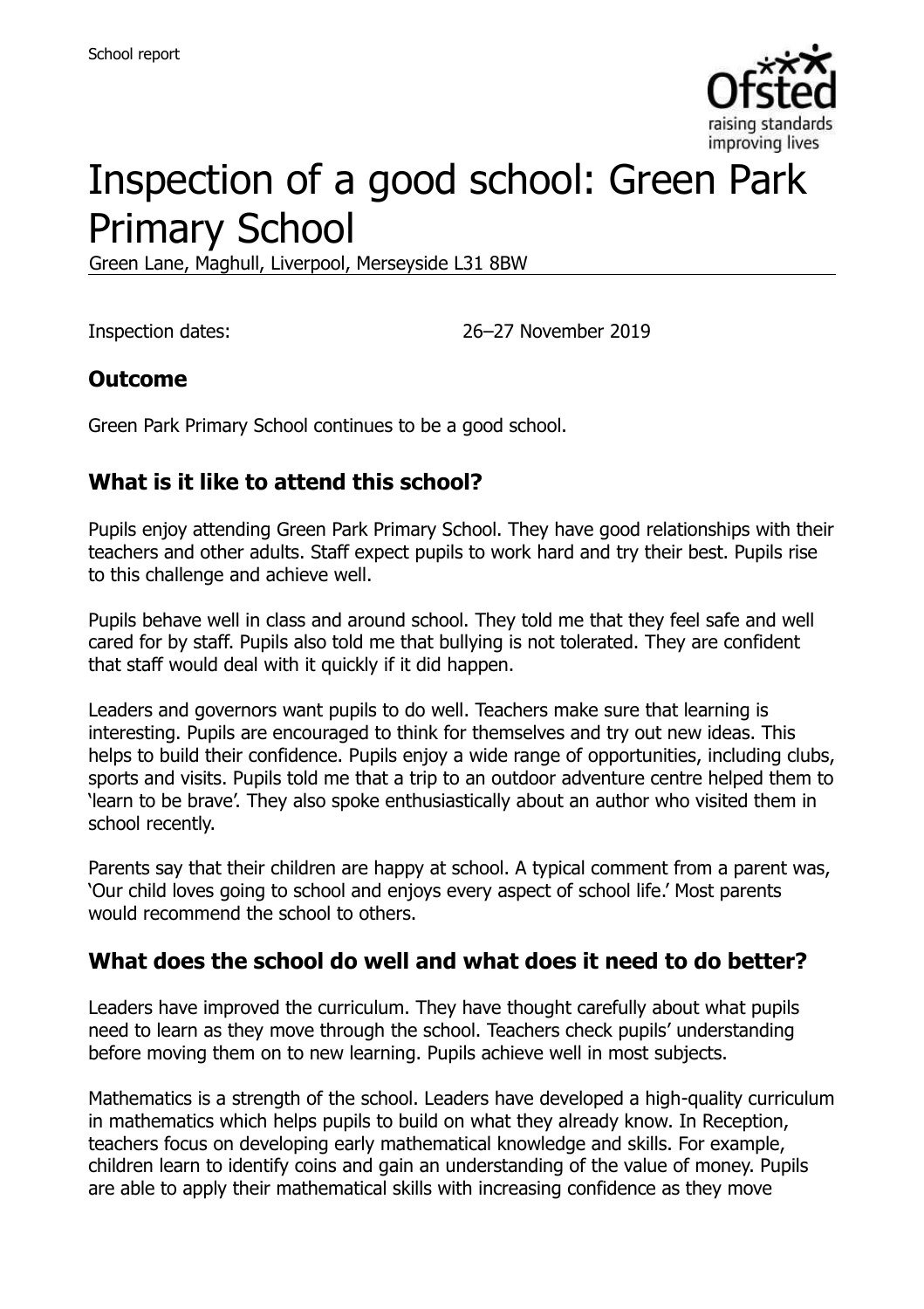

through school. Pupils achieve extremely well in this subject by the end of Year 6. However, in some subjects, for example history and design and technology, teachers are still adapting their approach. Leaders have designed new curriculum plans but these are relatively new and need time to settle in.

Leaders have prioritised reading in the school. Children begin to learn the sounds that letters make as soon as they join Nursery. Children develop their vocabulary well while enjoying stories and rhymes. By the end of the first term in Reception, most children can match sounds to the letters of the alphabet. There are clear expectations of what sounds pupils need to learn by the end of Year 2. As pupils move through the school they gain greater confidence in their reading and enjoy a wide range of different authors. Pupils who fall behind are given extra help to catch up. This support is effective for most pupils. However, a few continue to find reading difficult. Although their books match the sounds that they learn, some pupils struggle to read words and sentences fluently. This impairs their understanding of reading.

Children get off to a strong start to their education in early years. They learn and play together happily. Staff provide lots of motivating and stimulating learning experiences for them. Children giggled with delight as they used tools to break a large block of melting ice and money was revealed. Children achieve well in all areas of learning. They are prepared well for Year 1.

There is a calm atmosphere around school. Pupils respect each other's right to learn. In lessons, pupils concentrate well and work hard. They feel well supported. A typical comment from a pupil was, 'My teacher makes learning fun and helps us when the work is difficult.'

The curriculum helps pupils to develop a good understanding of British values. Pupils learn to care about the world and others. They learn about national and international issues, such as the impact of climate change. Enrichment sessions support pupils' social and cultural development. Fundraising activities are set in context for pupils when they meet people from the organisations they support.

Pupils with special educational needs and/or disabilities (SEND) receive high-quality support. The curriculum is adapted well for these pupils. Pupils with SEND who need to catch up are given effective additional extra help and support.

The school is well led and managed. Staff support the headteacher and her vision for continued improvement. Staff feel valued and enjoy working at the school. They agree that leaders ensure that their workload is manageable.

## **Safeguarding**

The arrangements for safeguarding are effective.

Leaders make sure that safeguarding has a high priority in the school. Leaders carry out appropriate checks on staff to ensure that they are suitable to work with children. Staff receive regular safeguarding training. They know how to spot signs that pupils may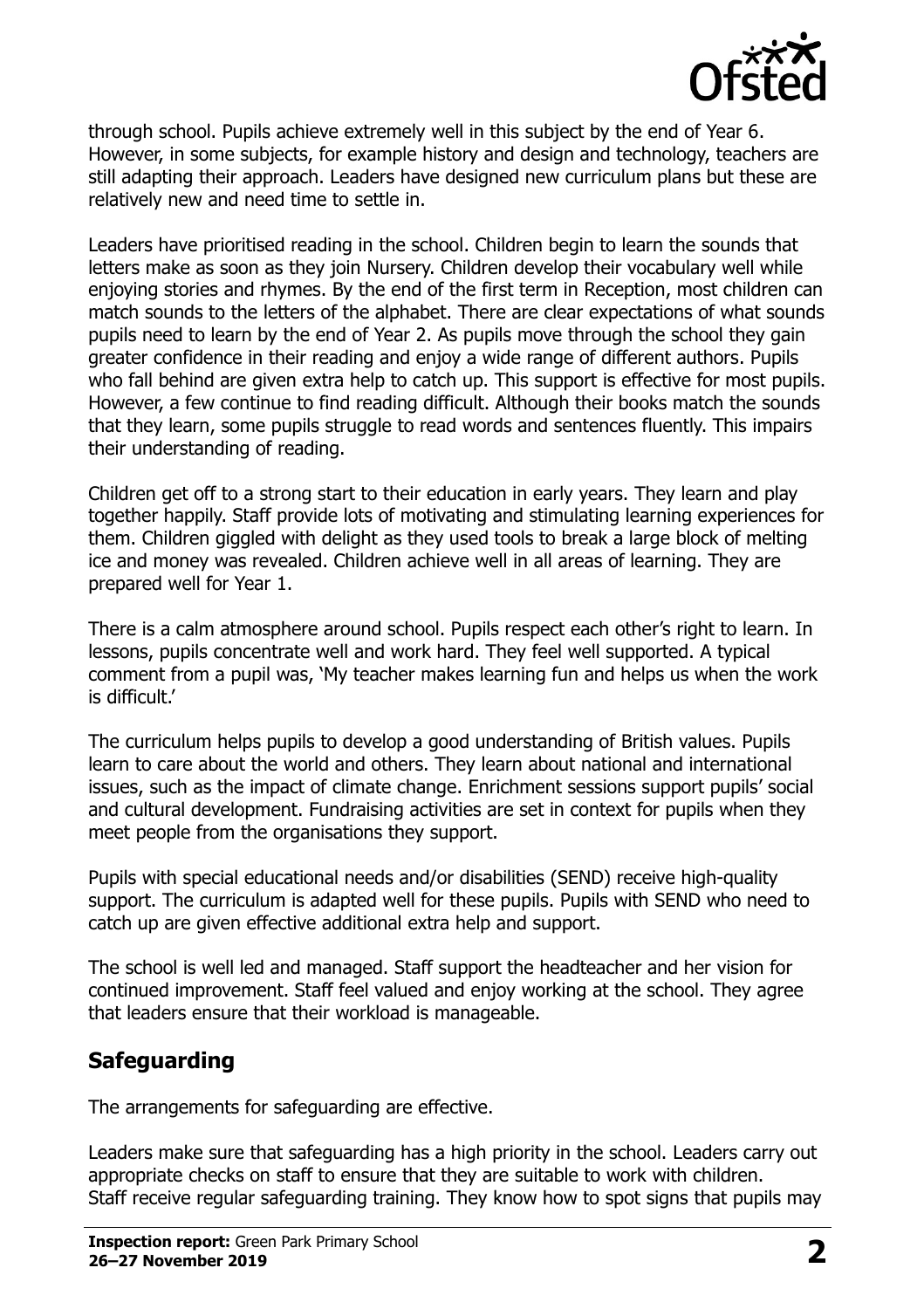

be at risk of harm. Leaders act quickly to follow up concerns. They work well with external agencies to protect vulnerable pupils. Pupils learn how to keep themselves safe, for example when crossing roads, when they are near to water and when they are online.

## **What does the school need to do to improve?**

## **(Information for the school and appropriate authority)**

- Leaders have worked hard to improve pupils' reading. Pupils' reading books match their phonic knowledge. However, some pupils' reading lacks fluency. This affects their understanding. Leaders should ensure that these pupils get enough opportunities to practise their reading. This will improve their fluency and comprehension.
- The curriculum is well planned in all subjects. Leaders have ensured that most subjects, including reading and mathematics, are delivered well. However, in some subjects, such as history and design and technology, plans have not had time to be fully implemented. It is clear from the actions that leaders have taken to train staff in how to deliver them that they are in the process of bringing this about. This will help pupils to know and remember more across the curriculum as they move through the school.

## **Background**

When we have judged a school to be good we will then normally go into the school about once every four years to confirm that the school remains good. This is called a section 8 inspection of a good school or non-exempt outstanding school. We do not give graded judgements on a section 8 inspection. However, if we find some evidence that the school could now be better than good or that standards may be declining, then the next inspection will be a section 5 inspection. Usually this is within one to two years of the date of the section 8 inspection. If we have serious concerns about safeguarding, behaviour or the quality of education, we will convert the section 8 inspection to a section 5 inspection immediately.

This is the first section 8 inspection since we judged the school to be good on 18 June 2015.

## **How can I feed back my views?**

You can use [Ofsted Parent View](https://parentview.ofsted.gov.uk/) to give Ofsted your opinion on your child's school, or to find out what other parents and carers think. We use Ofsted Parent View information when deciding which schools to inspect, when to inspect them and as part of their inspection.

The Department for Education has further quidance on how to complain about a school.

If you are not happy with the inspection or the report, you can [complain to Ofsted.](https://www.gov.uk/complain-ofsted-report)

## **Further information**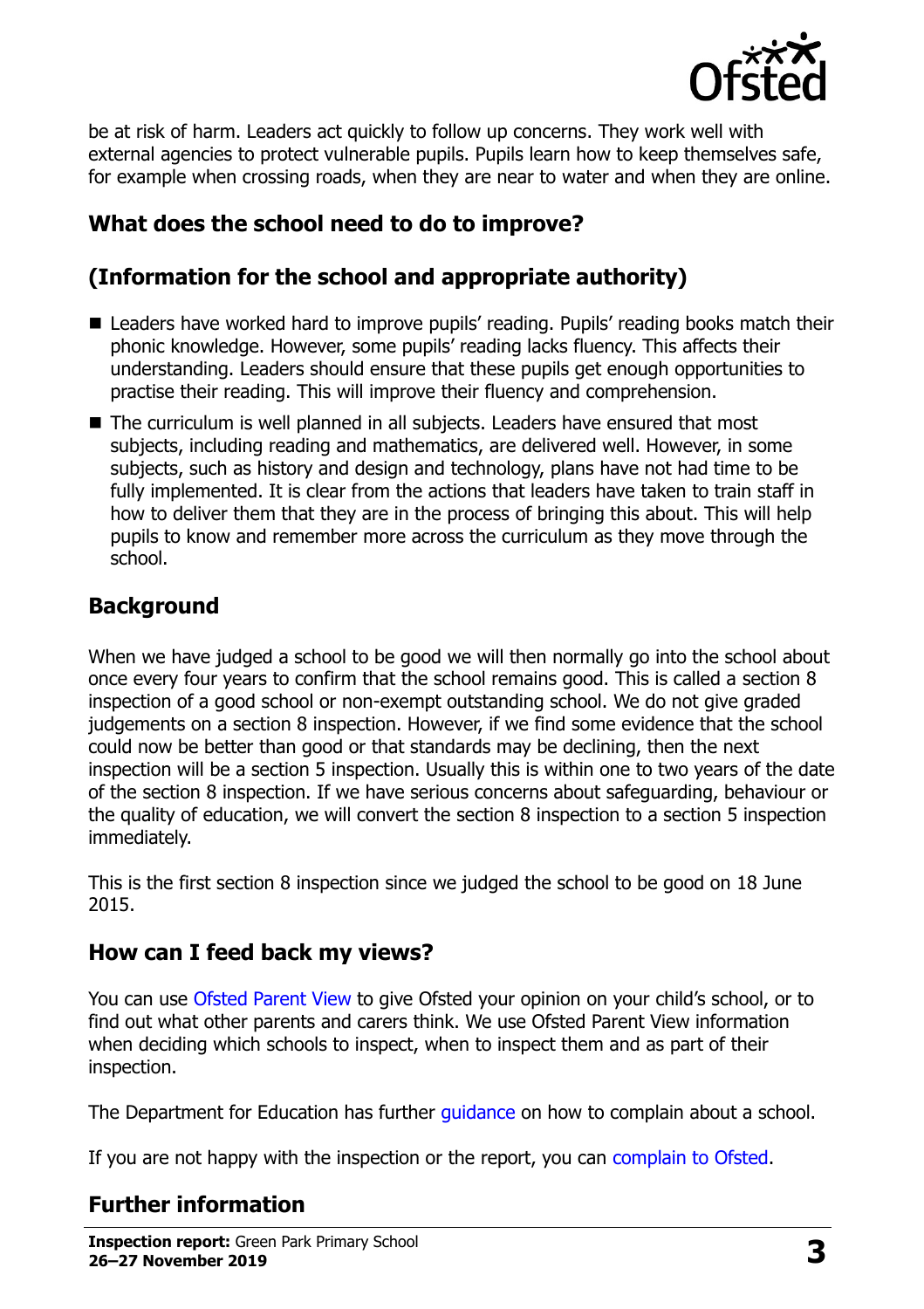

You can search for [published performance information](http://www.compare-school-performance.service.gov.uk/) about the school.

In the report, '[disadvantaged pupils](http://www.gov.uk/guidance/pupil-premium-information-for-schools-and-alternative-provision-settings)' refers to those pupils who attract government pupil premium funding: pupils claiming free school meals at any point in the last six years and pupils in care or who left care through adoption or another formal route.

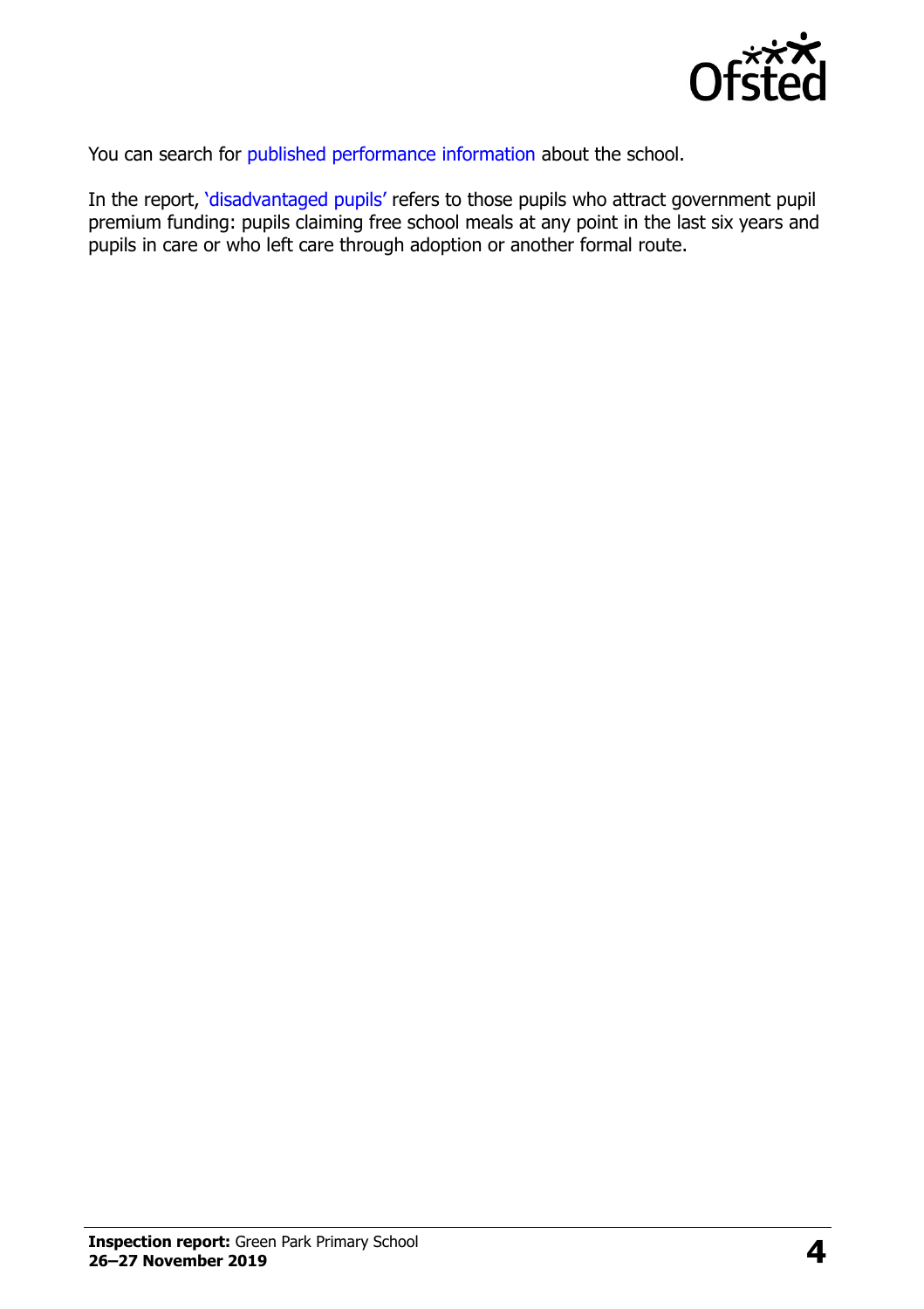

#### **School details**

| Unique reference number             | 104884                     |
|-------------------------------------|----------------------------|
| <b>Local authority</b>              | Sefton                     |
| <b>Inspection number</b>            | 10087755                   |
| <b>Type of school</b>               | Primary                    |
| <b>School category</b>              | Community                  |
| Age range of pupils                 | 3 to 11                    |
| <b>Gender of pupils</b>             | Mixed                      |
| Number of pupils on the school roll | 252                        |
| <b>Appropriate authority</b>        | The governing body         |
| <b>Chair of governing body</b>      | David Smith                |
| <b>Headteacher</b>                  | <b>Alison Hains</b>        |
| Website                             | www.greenparkschool.org.uk |
| Date of previous inspection         | 18 June 2015               |

## **Information about this school**

- Green Park Primary School has a nursery for three and four-year-olds. Most children attend part-time.
- $\blacksquare$  The school has a breakfast club. This provision is managed by the school.

#### **Information about this inspection**

- I met with the headteacher, other senior leaders, subject leaders, the special educational needs coordinator, teachers, other school staff and governors. I held informal and formal discussions with many pupils and observed interactions during social times. I also spoke to a representative from the local authority by telephone.
- $\blacksquare$  I considered the following subjects in depth as part of the inspection: reading and phonics, mathematics and history. My inspection activity included an evaluation of curriculum planning, visits to lessons, scrutiny of pupils' work, listening to pupils read, discussions with subject leaders and teachers, and discussions with pupils about their learning in these subjects.
- A range of documents were examined, including the school's self-evaluation and curriculum improvement plans.
- I examined the single central record of checks on the suitability of adults to work with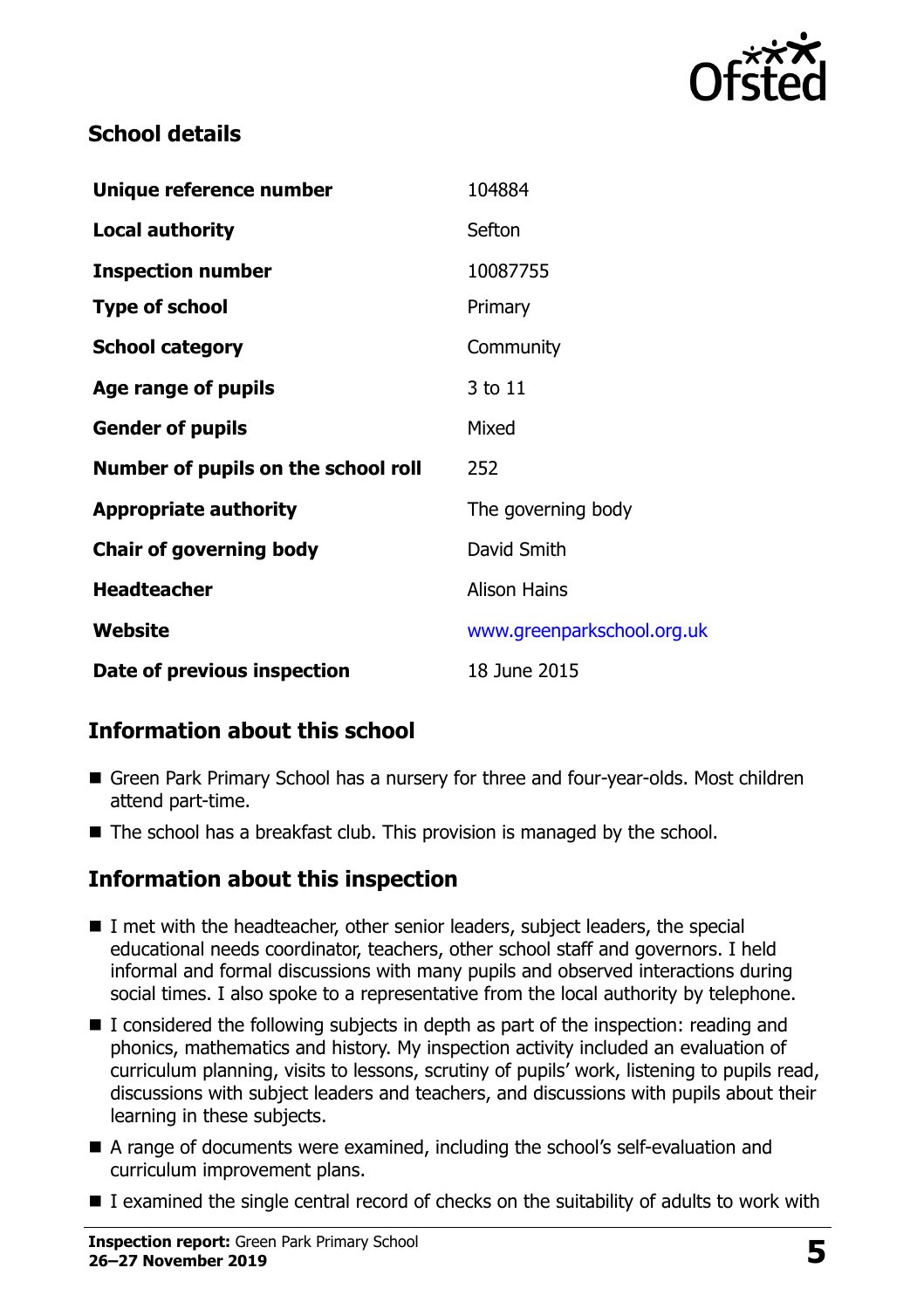

pupils and reviewed a sample of the school's safeguarding records.

- $\blacksquare$  I spoke with some parents during the inspection.
- I took account of 52 responses to Ofsted's online survey, Ofsted Parent View. I also considered 52 free-text responses from parents.

#### **Inspection team**

Cathy Parkinson, lead inspector **Ofsted Inspector**